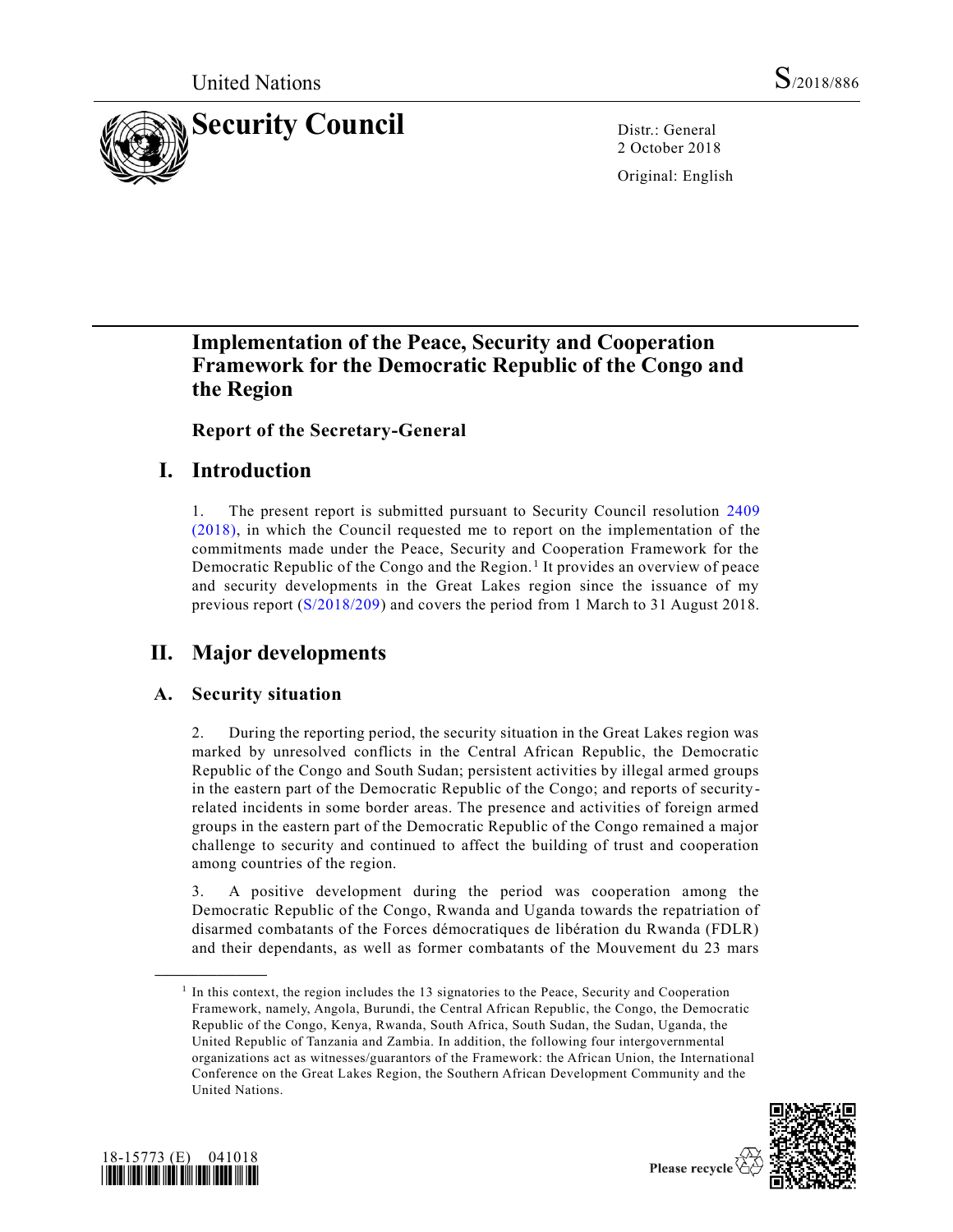(M23), following the launch of the follow-up mechanism for their repatriation, in April 2018.

4. There was also progress in the relocation of elements of the Sudan People 's Liberation Movement/Army in Opposition (SPLM/A-IO) accommodated on premises of the United Nations Organization Stabilization Mission in the Democratic Republic of the Congo (MONUSCO) in the eastern part of the Democratic Republic of the Congo. As of August 2018, 576 SPLM/A-IO elements, out of an initial total of 627, had relocated to third countries as a result of joint efforts by the Government of the Democratic Republic of the Congo and MONUSCO.

5. In the Democratic Republic of the Congo, the security situation continued to deteriorate in the eastern provinces. Some local armed groups, including the Mouvement national pour le renouveau, operating in North Kivu, and the Coalition nationale du peuple pour la souveraineté du Congo, led by Mayi-Mayi Yakutumba, operating in parts of South Kivu, Maniema and Tanganyika Provinces, strengthened their anti-government postures.

6. While no military confrontation involving the former M23 members was recorded during the reporting period, in a communiqué issued on 13 August, the group declared that its elements had been present on Congolese territory since January 2018. The communiqué stated that the group did not intend to engage in war and, instead, meant to promote a free and credible electoral process in the country.

7. The Allied Democratic Forces (ADF) remained active in North Kivu Province and reportedly continued to recruit followers from neighbouring countries. Recent operations by the Armed Forces of the Democratic Republic of the Congo against the group reportedly resulted in a split within ADF, which, thereafter, appeared to be operating in small, largely independent groups. Alleged ADF attacks targeted Congolese security forces and the civilian population, as well as MONUSCO forces. Since the beginning of 2018, more than 100 civilians have been killed in ADF attacks. The most severe incident during the reporting period was the killing of 14 farmers on 2 August, on the outskirts of Beni, North Kivu Province.

8. The reporting period witnessed continuing weakening of FDLR, due to reported internal divisions as well as some progress towards the repatriation of disarmed former FDLR combatants and dependants to Rwanda. This notwithstanding, FDLR remained active and allegedly recruited from within the Hutu-dominated Nyatura armed groups and in Virunga National Park, in North Kivu Province. Furthermore, FDLR reportedly provided logistical support to local armed groups, particularly Nyatura.

9. The security situation in Burundi remained calm yet unpredictable. On 11 and 12 May, unidentified armed elements staged an attack on a village in Cibitoke, near the border between Burundi and the Democratic Republic of the Congo, killing at least 26 civilians. Burundian authorities claimed that the attack had been carried out by Burundian armed groups operating from the eastern part of the Democratic Republic of the Congo and requested the Expanded Joint Verification Mechanism of the International Conference on the Great Lakes Region to investigate the incident.

10. Cross-border security-related incidents continued along the border between the Democratic Republic of the Congo and Uganda, on the one hand, and between Burundi and Rwanda, on the other. On 5 July 2018, four Ugandan soldiers and three civilians were killed in clashes between the security forces of the Democratic Republic of the Congo and Uganda on Lake Edward. Congolese authorities requested the Expanded Joint Verification Mechanism to investigate the incident, which, they claimed, had been triggered when Ugandan troops had entered Congolese territory. During the same period, Uganda expressed concern regarding the presence, near its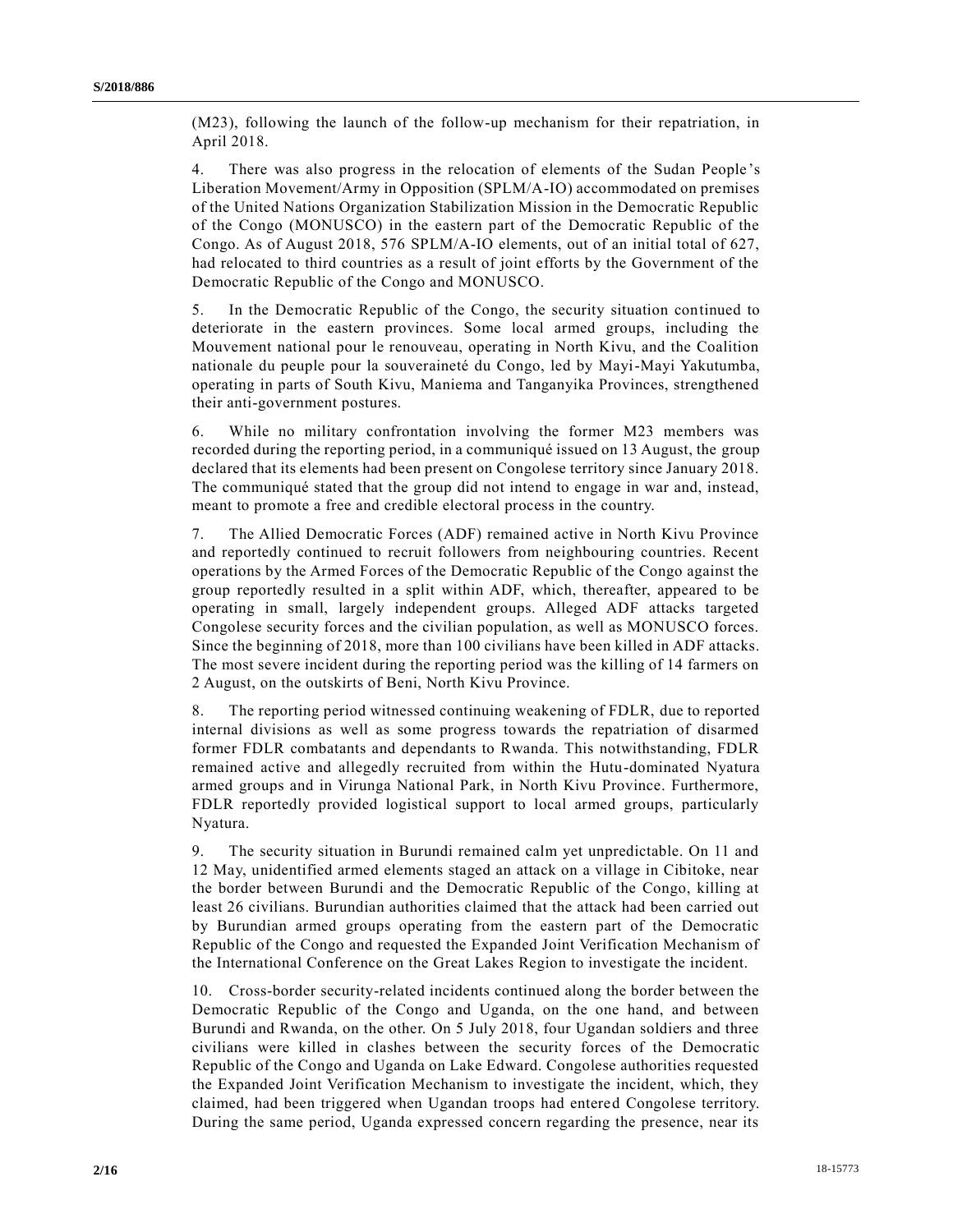border, of armed elements believed to belong to the Front de résistance patriotique de l'Ituri militia.

11. Following unconfirmed reports of activities by armed groups in Rwandan territory near the border with Burundi, the Burundian armed forces released a statement on 10 July, noting that they had not found any evidence of Rwandan opposition groups operating from Burundian territory.

12. The continued presence of South Sudanese refugees and internally displaced persons along the Congolese border with South Sudan continued to present a security challenge as members of the warring South Sudanese factions were reported to mingle with the refugee population. A similar context prevailed along the border between the Central African Republic and the Democratic Republic of the Congo, where elements of Central African armed groups allegedly entered the Democratic Republic of the Congo in recent months.

13. In the Central African Republic, armed groups continued to occupy parts of the territory. Particularly in the east, militias maintained control of several areas of economic significance and continued to carry out deadly attacks, including against forces of the United Nations Multidimensional Integrated Stabilization Mission in the Central African Republic (MINUSCA).

### **B. Political developments**

14. Some countries in the region, notably Burundi and the Democratic Republic of the Congo, continued to face political uncertainty and instability despite ongoing political and dialogue processes.

15. In the Democratic Republic of the Congo, despite steady progress in the implementation of the electoral calendar, tensions persisted over the implementation of the political agreement of 31 December 2016 and modalities for conducting the elections scheduled for 23 December 2018. The decision by the President, Joseph Kabila, to respect the constitutional two-term limit and not seek a third term was welcomed by the opposition as well as regional and international partners, and contributed to the lowering of tensions.

16. The period for the registration of candidates for the presidential election ended on 8 August. Emmanuel Ramazani Shadary was designated as a candidate by the Front commun pour le Congo, led by President Kabila. On 25 August, six candidates who had registered for the presidential election were declared ineligible by the Independent National Electoral Commission, including Jean-Pierre Bemba, who had returned to Kinshasa on 1 August, following his acquittal on 7 June by the Appeals Chamber of the International Criminal Court of convictions for war crime s and crimes against humanity. Moïse Katumbi, former Governor of the former province of Katanga and leader of the platform Ensemble pour le changement, who had been in exile in Belgium, was unable to register as a candidate.

17. With regard to opening up political space in the Democratic Republic of the Congo, government officials maintained that the confidence-building measures envisaged in the 31 December 2016 political agreement had been implemented, including the release, in July, of several political prisoners. According to the Government, opposition and civil society figures who remained in detention were undergoing judicial proceedings on charges related to criminal activities. For their part, opposition groups alleged that the continuing detention of political figures was in breach of the 31 December 2016 agreement. While some political opposition groups were authorized to hold public gatherings, the ban on demonstrations and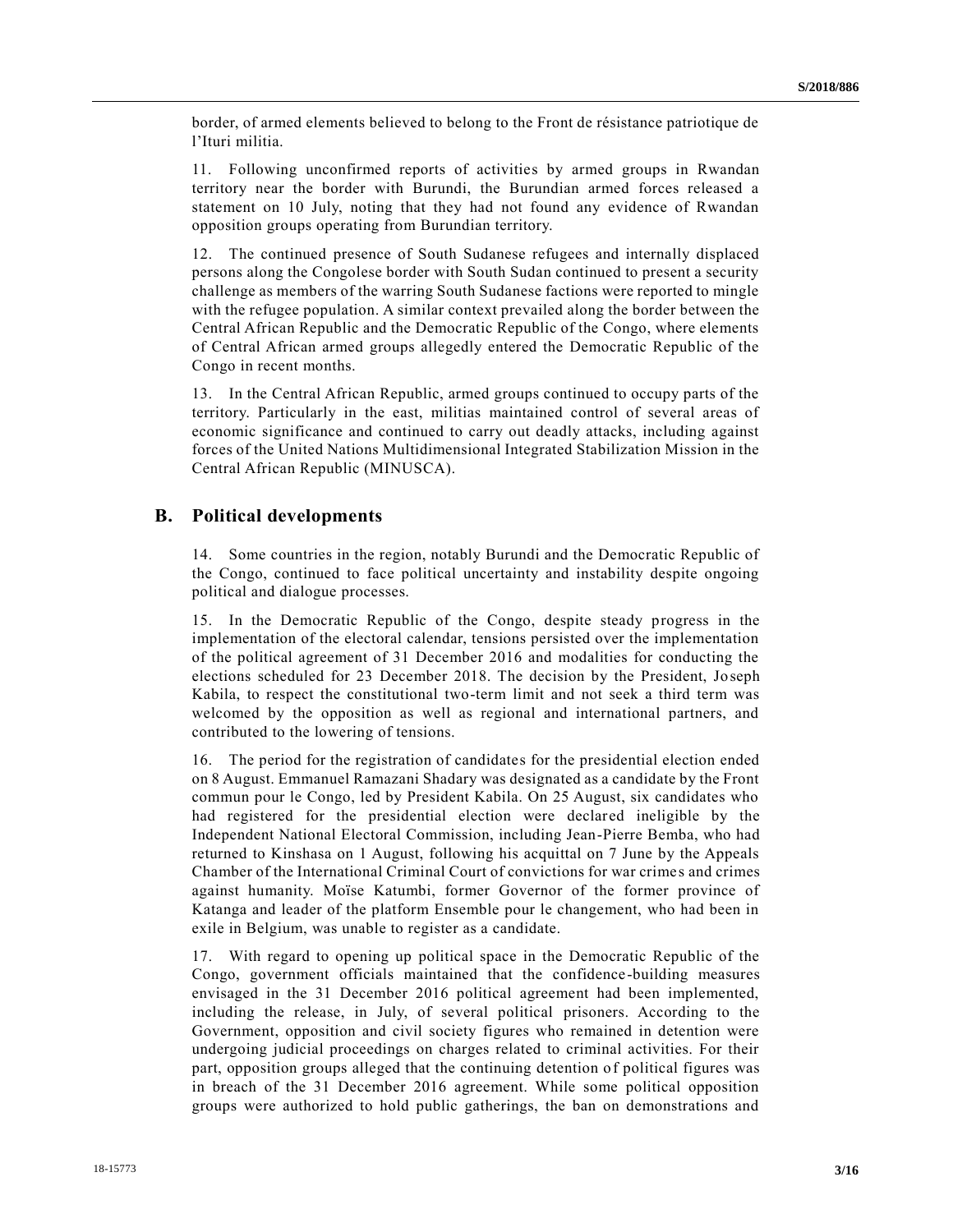political assemblies was not formally lifted, and activities by political p arties, civil society organisations and journalists remained restricted.

18. In addition, opposition parties continued to raise concerns about the planned use of voting machines, as well as irregularities in the voter registry, which had been highlighted in an audit conducted by the International Organization of la Francophonie. The opposition demanded that the National Independent Electoral Commission address those concerns to enhance confidence in the voting process.

19. Regional and international diplomatic efforts to improve the political situation in the Democratic Republic of the Congo continued during the reporting period, pursuant to the Peace, Security and Cooperation Framework.

20. On 24 April, the Southern African Development Community (SADC) held its Double Troika Summit in Luanda. President Kabila attended the Summit, at which Congolese political actors were urged to stay committed to the implementation of the electoral calendar and support for the electoral process and the strengthening of pea ce, security and political stability in the Democratic Republic of the Congo were reaffirmed.

21. The situation in the Democratic Republic of the Congo was discussed by the President of France, Emmanuel Macron, during the visits to Paris by the President of Rwanda, Paul Kagame, on 23 May and by the President of Angola, João Lourenço, on 28 May. On 2 August, President Kabila met with President Lourenço in Luanda. The two leaders underscored the good relations between their States, noted progress in implementing the electoral calendar and reaffirmed the centrality of the Peace, Security and Cooperation Framework in promoting peace in the region.

22. On 10 August, the President of South Africa, Cyril Ramaphosa, visited Kinshasa. In a communiqué released after his meeting with President Kabila, the two leaders took note of progress in the electoral process.

23. On 14 August, President Lourenço hosted a summit of regional leaders to discuss, among other things, developments in the Democratic Republic of the Cong o and South Sudan. The event was attended by the President of Gabon, Ali Bongo Ondimba, and the President of the Congo, Denis Sassou Nguesso, as well as representatives of the Democratic Republic of the Congo, Rwanda, Uganda and the African Union Commission. Discussion on the Democratic Republic of the Congo built on two tripartite meetings among President Sassou Nguesso, President Lourenço and President Kabila in late 2017 and early 2018, respectively. In their final communiqué, the leaders reaffirmed their readiness to support the Congolese people. They expressed concern over continued activities by negative forces, including ADF and FDLR, in the eastern part of the Democratic Republic of the Congo and called for regional action against those armed groups.

24. At the thirty-eighth ordinary summit of SADC, held in Windhoek on 17 and 18 August, the leaders praised President Joseph Kabila for not seeking re-election and noted that the Government of the Democratic Republic of the Congo would continue to provide funding and logistics to enable the conduct of peaceful and credible elections.

25. In Burundi, tensions between the Government and the opposition persisted. Constitutional changes that had been endorsed by referendum on 17 May were rejected by opposition parties, on the grounds that the referendum had been inherently flawed and the changes adopted undermined the Arusha Peace and Reconciliation Agreement for Burundi (2000). Burundian opposition groups have long complained of a lack of political space, and the circumstances surrounding the adoption of the new Constitution did little to defuse political tensions. The announcement on 7 June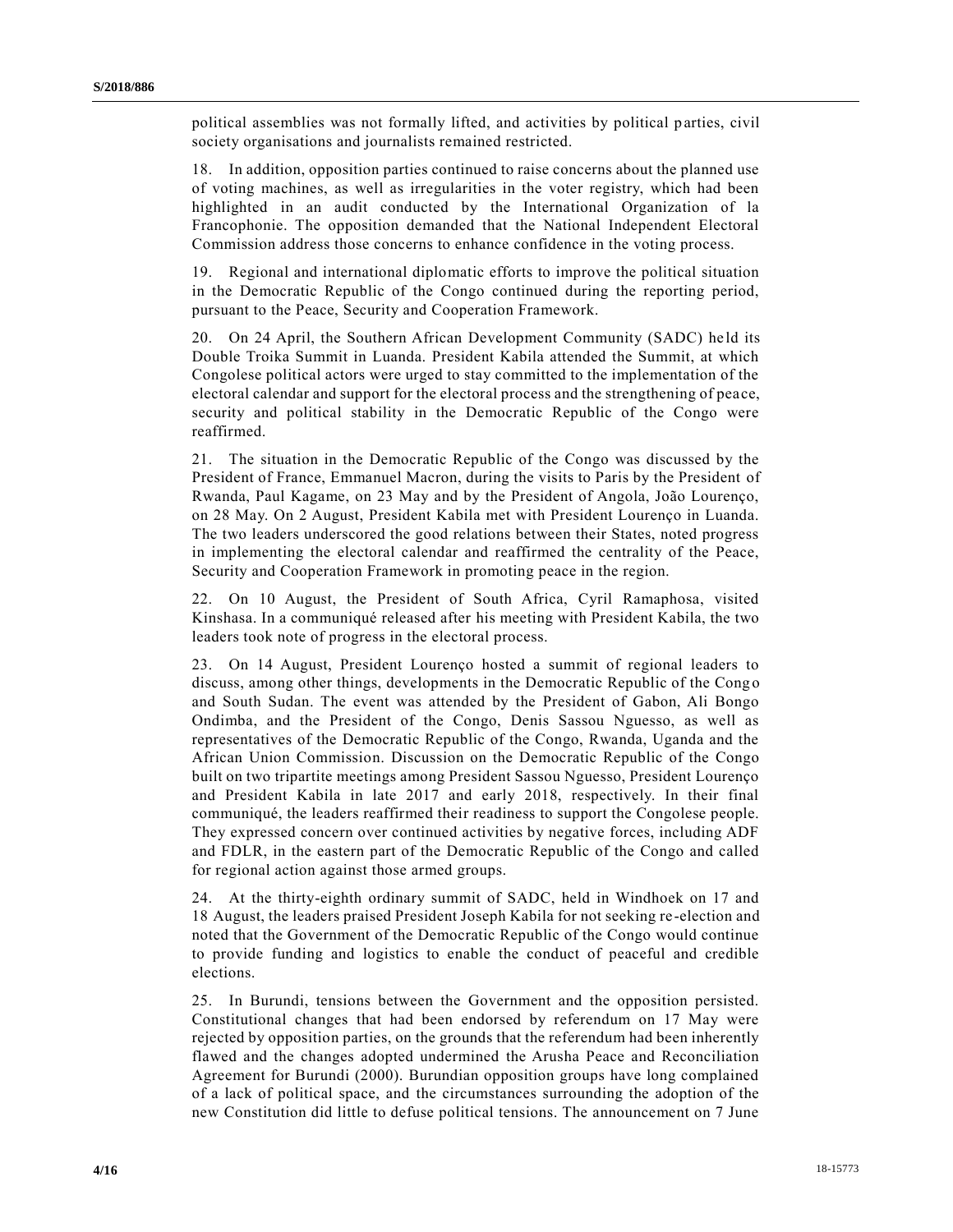by the President, Pierre Nkurunziza, that he would not seek re -election in 2020 was welcomed in the region and internationally.

26. Meanwhile, efforts by the region and the international community through the inter-Burundian dialogue, led by the East African Community, achieved limited progress in promoting inclusive political dialogue. In August, the Government of Burundi confirmed its planned participation in the fifth session of the dialogue, scheduled for October 2018.

27. Renewed and enhanced efforts by the Intergovernmental Authority on Development (IGAD) resulted in significant progress in the peace process in South Sudan. Talks between the negotiating parties were facilitated by the Sudan, with support from Uganda, and built on previous efforts led by Ethiopia. After the signing on 27 June of a permanent ceasefire, followed on 5 August by an agreement on the formation of a transitional government of national unity, to be led by the President of South Sudan, Salva Kiir, with SPLM/A-IO leader Riek Machar as his First Vice-President, the parties initialled a draft revitalized Agreement on the Resolution of the Conflict in the Republic of South Sudan on 30 August. The opposition, however, raised reservations, including regarding the number of states, the demarcation of tribal and state boundaries and the quorum for meetings of Parliament and the Council of Ministers. They requested the Heads of State and Government of IGAD to help resolve outstanding issues.

28. In the Central African Republic, the Government continued to make progress towards the restoration of State authority, although challenged by insecurity caused by the continuing activities of armed groups. The panel of facilitators of the African Initiative for Peace and Reconciliation concluded its second round of consultations with the 14 recognized armed groups in April. Despite the efforts of the African Union-led panel, supported by the United Nations, the Economic Community of Central African States and other regional partners, this engagement has yet to translate into measurable reduction in violence in the country.

### **C. Humanitarian situation**

29. Political tensions and conflict in Burundi, the Central African Republic, the Democratic Republic of the Congo and South Sudan remained key drivers of humanitarian crises and needs in the Great Lakes region. Approximately 7.3 million people are currently uprooted in the region, of whom some 4.7 million are internally displaced and nearly 2.6 million are refugees and asylum seekers. Forced displacement is a key source and consequence of instability and mistrust in the region, particularly in cases of protracted displacement, in which refugees are often perceived by armed militias as being prime subjects for recruitment.

30. Since the beginning of 2018, some 90,000 new Congolese refugees have arrived in Uganda, with growing numbers in the United Republic of Tanzania, Rwanda and Burundi. There are currently more than 780,000 Congolese refugees and asylum seekers in the Great Lakes region.

31. A total of 388,400 Burundian refugees are hosted in the United Republic of Tanzania (237,716), Rwanda (68,417), the Democratic Republic of the Congo (46,500) and Uganda (40,765). An estimated 178,000 Burundians are internally displaced. The return process that commenced following the resumption of the tripartite agreement among Burundi, the United Republic of Tanzania and the Office of the United Nations High Commissioner for Refugees (UNHCR) in September 2017 is expected to continue. During the reporting period, there was growing pressure to close the refugee camps along the border between Burundi and the United Republic of Tanzania, and for all Burundian refugees to return home before the end of 2019.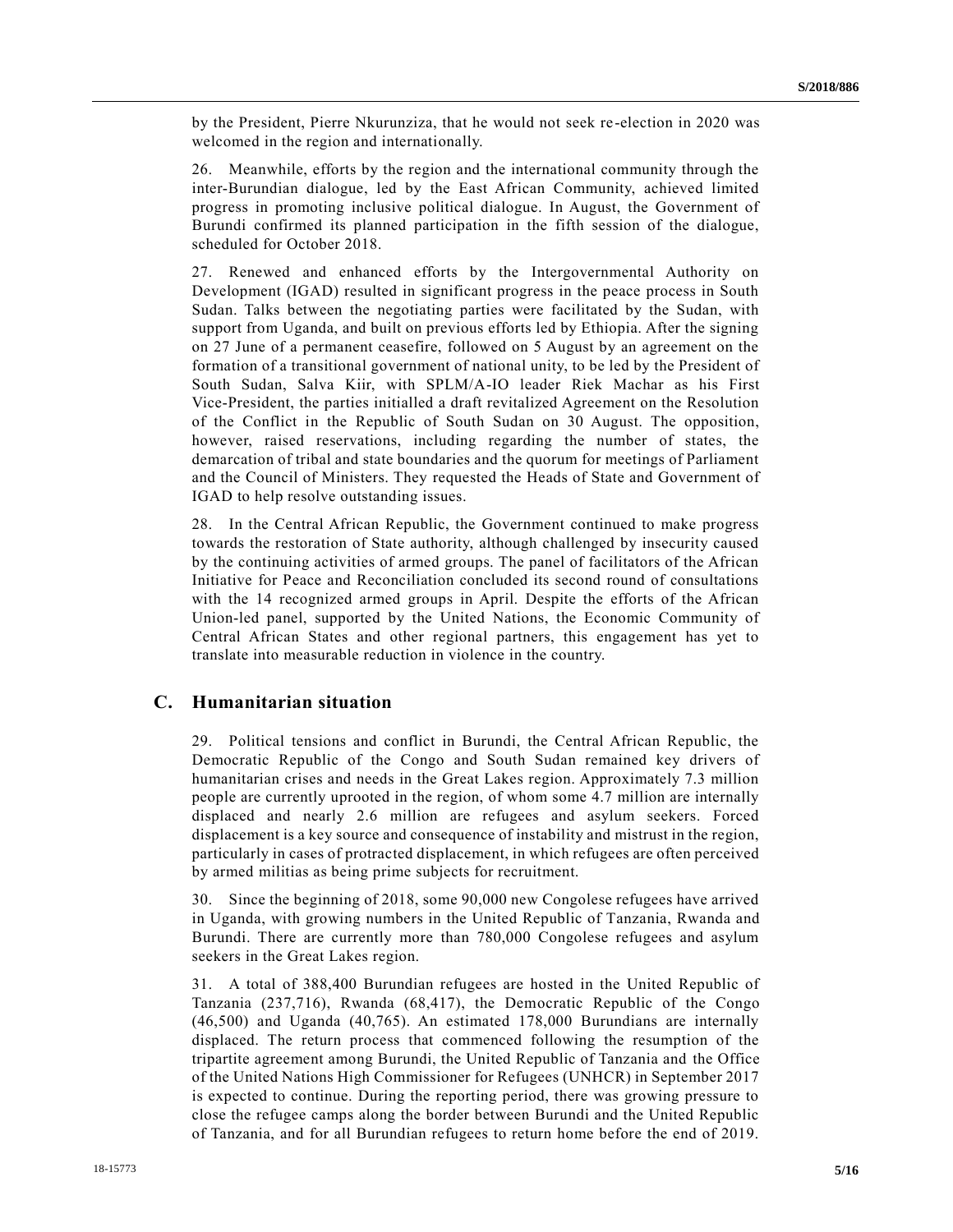This raised a serious protection concern regarding those refugees who may be forced to return as the deadline approaches.

32. Some 10.9 million people were categorized as severely food-insecure across the Great Lakes region during the reporting period. The region also battled outbreaks of communicable diseases, including Ebola and cholera.

33. Despite rising needs, humanitarian responses in the Great Lakes region remained underfunded. As of August, funding levels for humanitarian response plans for countries in the region were as follows: Burundi, 26 per cent; the Central African Republic, 29 per cent; the Democratic Republic of the Congo, 24 per cent; and South Sudan, 44 per cent. In addition, the Regional Refugee Response Plans for Burundi, the Democratic Republic of the Congo and South Sudan remained underfunded.

## **D. Human rights**

34. Human rights trends in the Great Lakes region were marked by continuing violations of and restrictions on fundamental rights and freedoms, in a context of shrinking political space, as well as by the growing vulnerability of some groups, notably internally displaced persons and refugees.

35. In countries affected by conflict and instability, as highlighted at the thirty-eighth session of the Human Rights Council, held from 18 June to 6 July, attacks on civilian populations by both armed groups and State security forces continued. While the region registered progress in the implementation of its commitments to fighting impunity and strengthening the rule of law through the operationalization of the Great Lakes Judicial Cooperation Network, accountability for serious human rights violations and respect for the rule of law remained weak. Attacks against international actors, including the United Nations, also continued.

36. In both Burundi and the Democratic Republic of the Congo, limited progress was recorded in the release of political prisoners and prisoners of conscience. In Burundi, opposition and civil society groups, as well as human rights advocates, frequently complained during the reporting period that some of those jailed in the context of the protests of 2015 remained in prison, even after having served their sentences or having received a presidential pardon. Both domestic and international media organizations were closely monitored by the Burundian authorities and censored or suspended if deemed unfavourable to the Government, especially in the run-up to the constitutional referendum held in May. Moreover, restricted access was granted to United Nations human rights mechanisms, notably the Commission of Inquiry on Burundi and the group of independent experts, whose members had their visas withdrawn in April 2018, shortly after arriving in the country.

37. In its update to the Human Rights Council on 27 June 2018, the Commission of Inquiry on Burundi reported continued human rights violations in the country, including extrajudicial killings, abductions and enforced disappearances, man y of which were attributed to the armed youth wing of the ruling party, known as Imbonerakure. On 5 September, the Commission of Inquiry highlighted in its report that crimes against humanity had been committed in the country in 2017 and 2018. The Government of Burundi severely criticized the report as misleading.

38. In South Sudan, in a report released in July, United Nations investigators confirmed that between 16 April and 24 May, at least 232 civilians had been killed, and many more injured, in attacks by government and allied forces. They recommended expediting the establishment of the Hybrid Court for South Sudan to ensure accountability.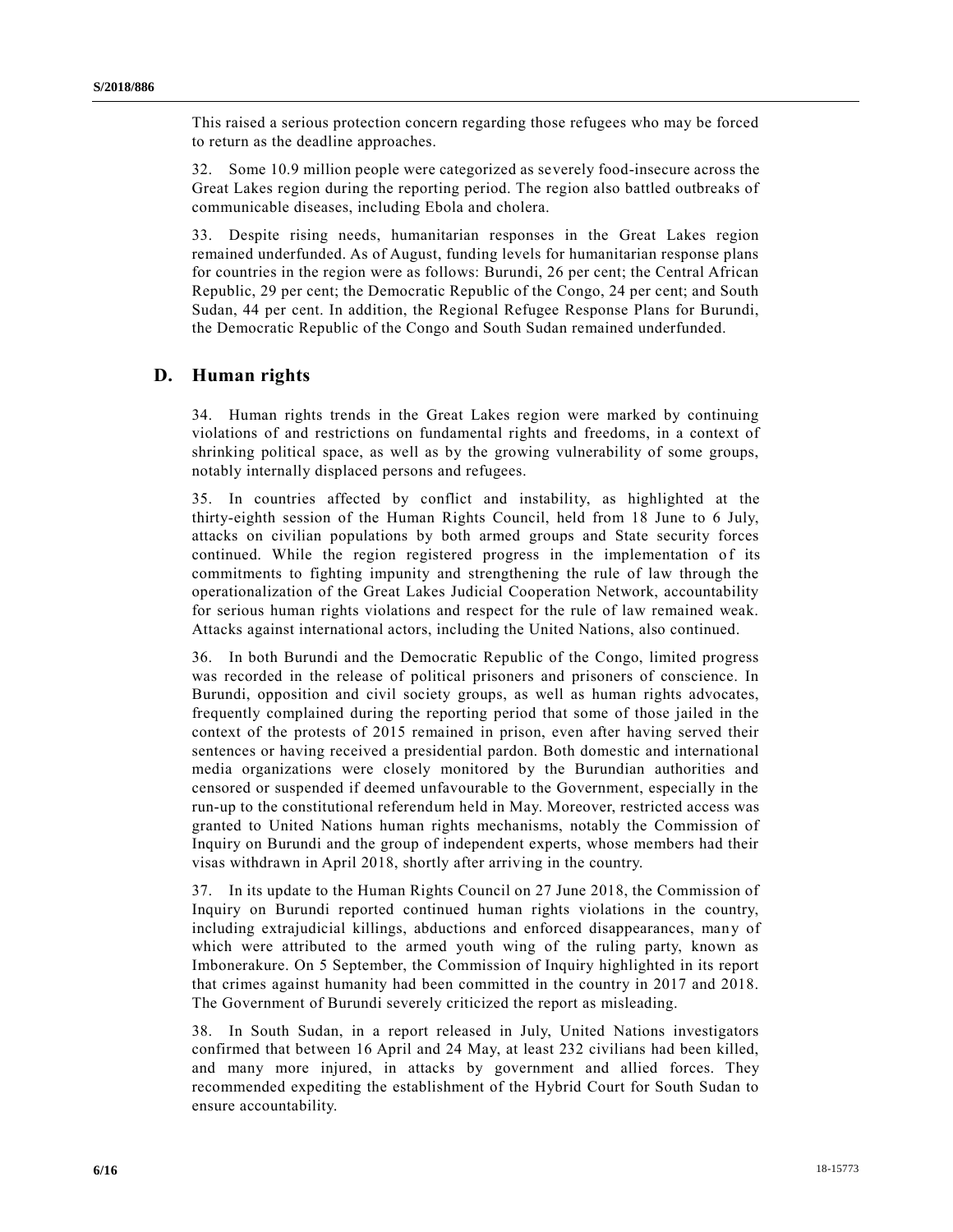39. In the Central African Republic, regulations providing for the prosecution by the Special Criminal Court of serious crimes committed since 2003, including outside the Central African Republic, were adopted by Parliament in May 2018 and valida ted by the Constitutional Court.

# **III. Implementation of the Peace, Security and Cooperation Framework**

40. My Special Envoy for the Great Lakes Region continued to engage the leaders of the region, the guarantors of the Peace, Security and Cooperation Framework and other regional and international partners to advance the implementation of national, regional and international commitments under the Framework as well as the decisions adopted at the eighth high-level meeting of its Regional Oversight Mechanism.

### **A. Commitments of the Democratic Republic of the Congo**

41. My third quarterly report of 2018 on MONUSCO pursuant to resolution [2409](https://undocs.org/S/RES/2409(2018))  [\(2018\)](https://undocs.org/S/RES/2409(2018)) [\(S/2018/655\)](https://undocs.org/S/2018/655) contains further information on the implementation of the national commitments of the Democratic Republic of the Congo.

### **B. Commitments of the region**

42. The reporting period saw good progress in the implementation of regional commitments pertaining to enhanced cooperation on security, political and economic matters, as well as the fight against impunity through judicial cooperation.

43. Progress related to the commitment to addressing the security concerns of Member States was achieved through the repatriation of former FDLR combatants and their dependants, as well as former M23 members, in the context of the follow-up mechanism established for that purpose.

44. The United Nations remained engaged with SADC, pursuant to the decision made at the eighth high-level meeting of the Regional Oversight Mechanism related to the strengthening of the Intervention Brigade of MONUSCO. In that context, a joint task force of the United Nations and SADC conducted an assessment in the eastern part of the Democratic Republic of the Congo from 28 April to 4 May to identify and address requirements to enhance the effectiveness of the Brigade.

45. In May, representatives of the Democratic Republic of the Congo and Uganda met in Kasese, Uganda, to review the security situation in the border area. In a separate development, the Joint Permanent Commission of the two countries met from 21 to 23 August to discuss security, political and economic cooperation between them. Rwanda hosted a tripartite meeting of the Greater Virunga Transboundary Collaboration, with the participation of the Democratic Republic of the Congo and Uganda, which resulted in joint recommendations to enhance community conservation and law enforcement in the area.

46. Regional leaders and organizations pursued efforts to address instability in the region, notably by promoting a peaceful political transition in the Democratic Republic of the Congo and advocating a peaceful resolution of the political crisis in Burundi.

47. In that context, the Regional Interministerial Committee, comprising the ministers for foreign affairs of the States members of the International Conference on the Great Lakes Region, met in Brazzaville on 21 July. Participants discussed the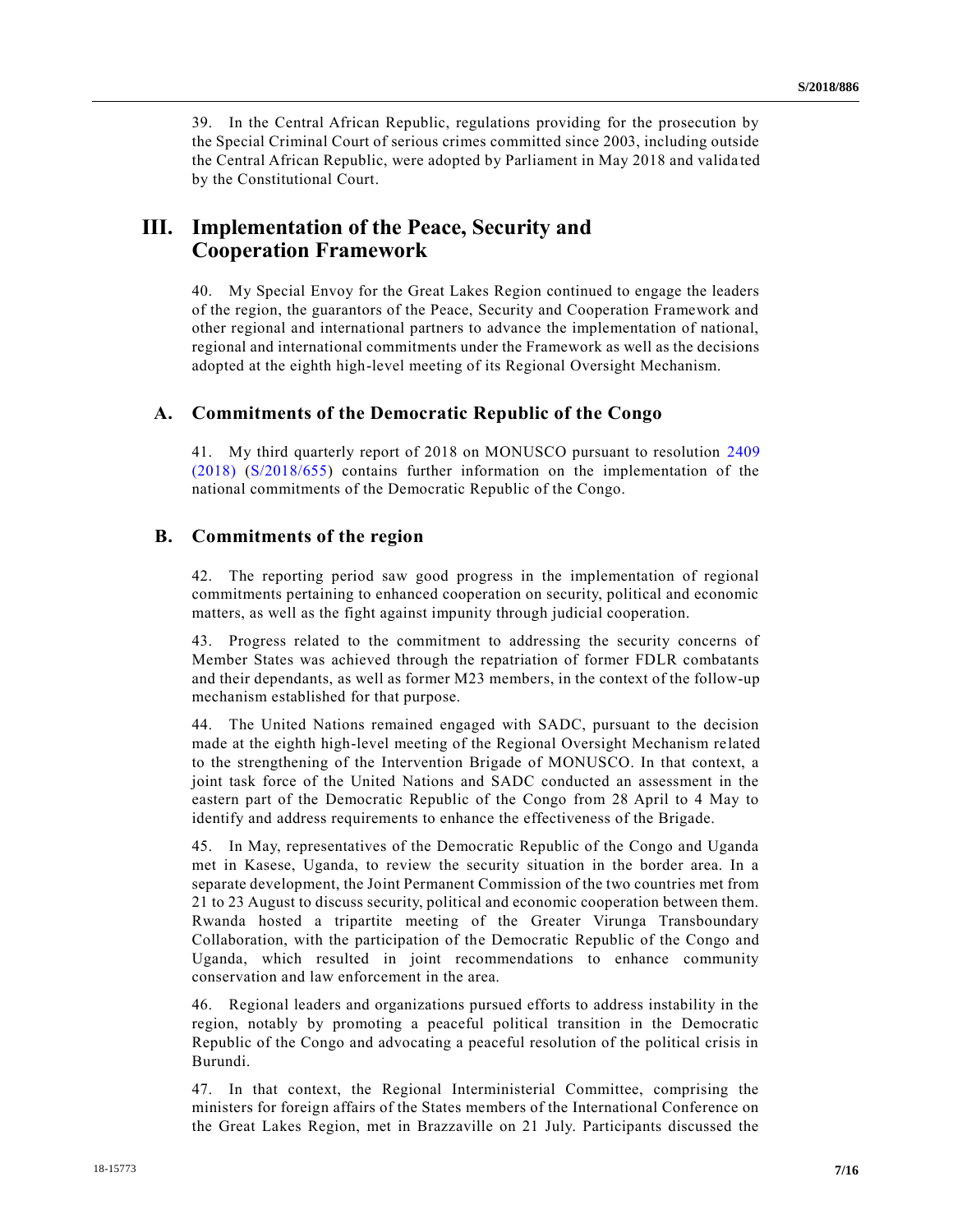situations in Burundi, the Democratic Republic of the Congo and South Sudan, and called upon the Troika of the Conference to undertake diplomatic efforts aimed at normalizing relations between Burundi and Rwanda.

48. On 7 June, on the occasion of the eighth African Border Day, the Democratic Republic of the Congo and Rwanda physically marked their boundary adjacent to Rubavu, Rwanda, and Goma, Democratic Republic of the Congo, as part of the demarcation efforts conducted under the African Union Border Programme.

49. Progress was also achieved in operationalizing the Great Lakes Judicial Cooperation Network, established in 2016 as a testament to the commitment by the countries of the region to combating impunity, in line with the Peace, Security and Cooperation Framework and the 2006 Pact on Security, Stability and Development in the Great Lakes Region. During the reporting period, designated senior public prosecutors began to address cases involving cross-border crimes that require enhanced regional judicial cooperation.

50. On 26 June, Kenya hosted the fourteenth summit on the northern corridor integration projects, attended by Rwanda, South Sudan and Uganda. Participating leaders reaffirmed their commitment to advancing regional integration and underscored the importance of accelerating socioeconomic transformation, industrialization and employment creation. The summit also saw the adoption of the Accession Treaty to the Mutual Defence Pact.

## **C. Commitments of the international community**

51. The international community maintained a strong focus on the situation in the Great Lakes region, notably through the activities of special envoys and special representatives for the region and those of the International Contact Group on the Great Lakes region, as well as through bilateral engagements.

52. International partners continued to support the implementation of the Peace, Security and Cooperation Framework, including through cross-border interventions intended to address the root causes of instability in the region, in the context of the Great Lakes Regional Strategic Framework. However, funding for the Regional Strategic Framework remained low. Out of the estimated \$100 million required for the five target countries, only \$3.9 million has been received so far. That amount comprises \$2 million from the Peacebuilding Fund and \$1.9 million from the European Union. My Special Envoy remained in contact with the European Union to discuss additional funding. He also continued to collaborate with relevant United Nations resident coordinators and regional directors of agencies, funds and programmes to reinforce joint fundraising and cross-border project implementation.

# **IV. Implementation of the road map of my Special Envoy**

53. My Special Envoy continued his good offices to support the implementation of the Peace, Security and Cooperation Framework. To that end, he engaged with a broad range of actors, including national leaders, government officials, parliamentarians and representatives of political parties, women's groups, civil society organizations and regional organizations.

54. Throughout those engagements, my Special Envoy reaffirmed the United Nations commitment to advancing peace and security in the region and advocated credible, inclusive and peaceful elections and dialogue processes, as well as sustainable political solutions. He also underlined the need to make progress in neutralizing negative forces and repatriating former combatants, as well as addressing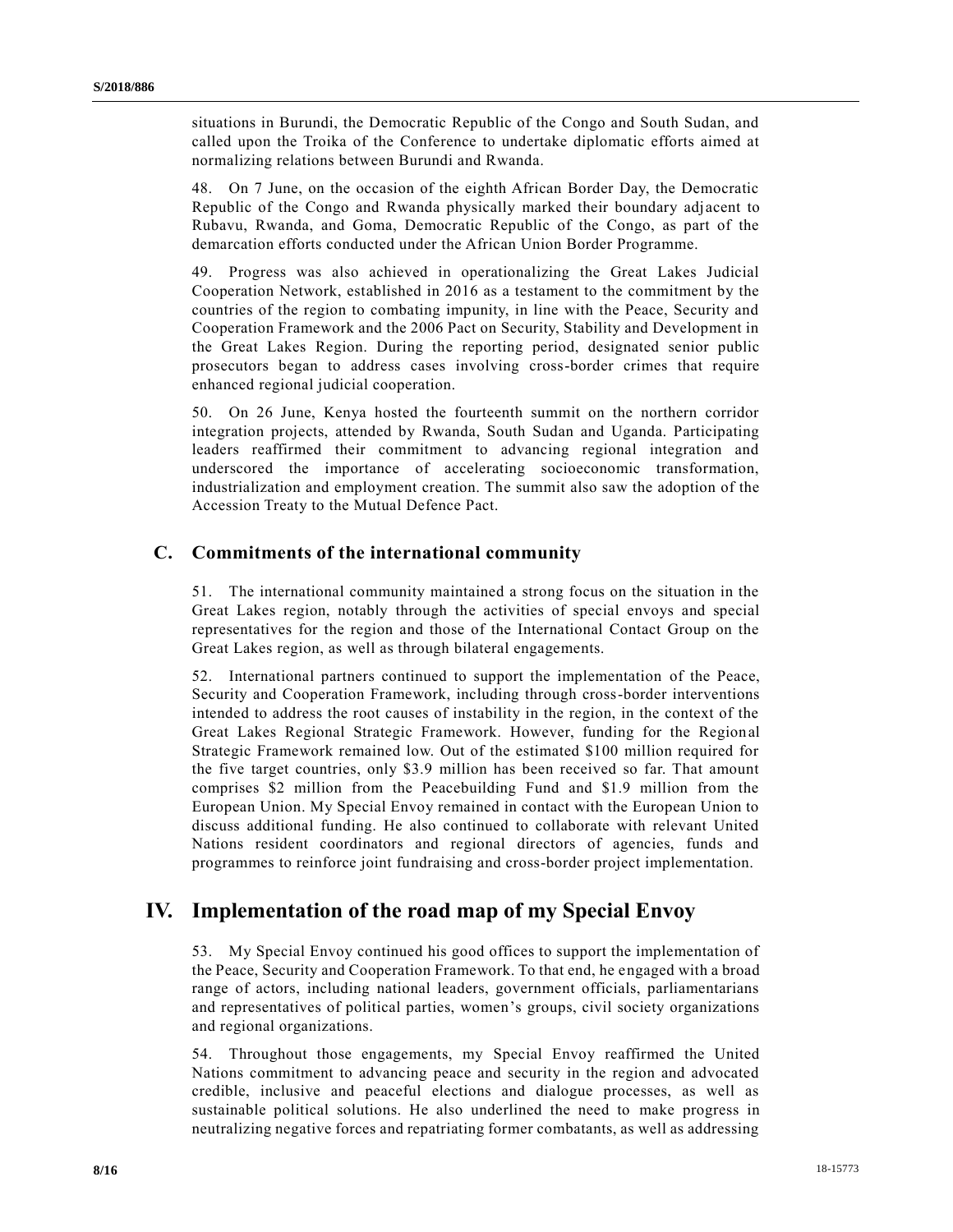the illicit exploitation of and trade in natural resources and their linkages to the activities of armed groups.

55. In addition, my Special Envoy urged the leaders in the region to identify and provide durable solutions for displaced populations and to ensure that impunity is addressed, so that perpetrators of serious crimes are promptly brought to justice. He also advocated greater participation by women in peace and political processes and for the needs of women and girls to be considered during the repatriation of former combatants and their dependants.

### **A. Good offices of my Special Envoy**

#### **Promoting cooperation and confidence-building in the region**

56. Recognizing the importance of regional leadership and ownership of the peace and security agenda in the region, my Special Envoy continued to support the efforts of President Sassou Nguesso of the Congo, in his capacity as Chair of the International Conference on the Great Lakes Region and the Regional Oversight Mechanism, as well as those of President Lourenço of Angola, in his capacity as Chair of the SADC Organ on Politics, Defence and Security. He also worked closely with the African Union and the executive secretariat of the Conference to tackle peace and security challenges in the region and strengthen cooperation with those entities.

57. Further to the outcome of the high-level workshop convened by the Office of my Special Envoy and the African Union Commission to mark the fifth anniversary of the Peace, Security and Cooperation Framework, held in Addis Ababa on 26 and 27 February 2018, my Special Envoy encouraged frank dialogue between leaders to resolve their differences and address any issue that could jeopardize good relations and weaken the bonds of friendship and solidarity between neighbours. During meetings with President Sassou Nguesso held in Brazzaville on 29 March and 20 July, my Special Envoy encouraged the President to take initiatives to build trust and deepen cooperation between countries affected by the activities of negative forces. The need for such initiatives was also discussed at the fifth ministerial meeting of the guarantors of the Framework, held in Brazzaville on 20 July.

58. Furthermore, as part of the preparations for the ninth high-level meeting of the Regional Oversight Mechanism, scheduled to be held in Uganda on 8 October 2018, my Special Envoy met with the Minister for Foreign Affairs of Uganda, Samuel Kutesa, in Kampala on 2 August. The two agreed that the Mechanism should seize the opportunity of this meeting to discuss ways to resolve differences and build trust and cooperation among its members.

#### **Negative forces**

59. In all his engagements, including at the fifth ministerial meeting of the guarantors of the Peace, Security and Cooperation Framework, my Special Envoy expressed concern about the persistent activities of negative forces in the eastern part of the Democratic Republic of the Congo and advocated renewed regional collaboration to tackle instability and insecurity in the region.

60. Pursuant to the decision made at the eighth high-level meeting of the Regional Oversight Mechanism, my Special Envoy and the African Union Special Representative for the Great Lakes Region, in close cooperation with MONUSCO, launched the follow-up mechanism for the repatriation of disarmed combatants, in Goma on 24 April. The mechanism comprises representatives of the Democratic Republic of the Congo, Rwanda and Uganda, as well as the guarantors of the Peace, Security and Cooperation Framework. Following the launch, my Special Envoy and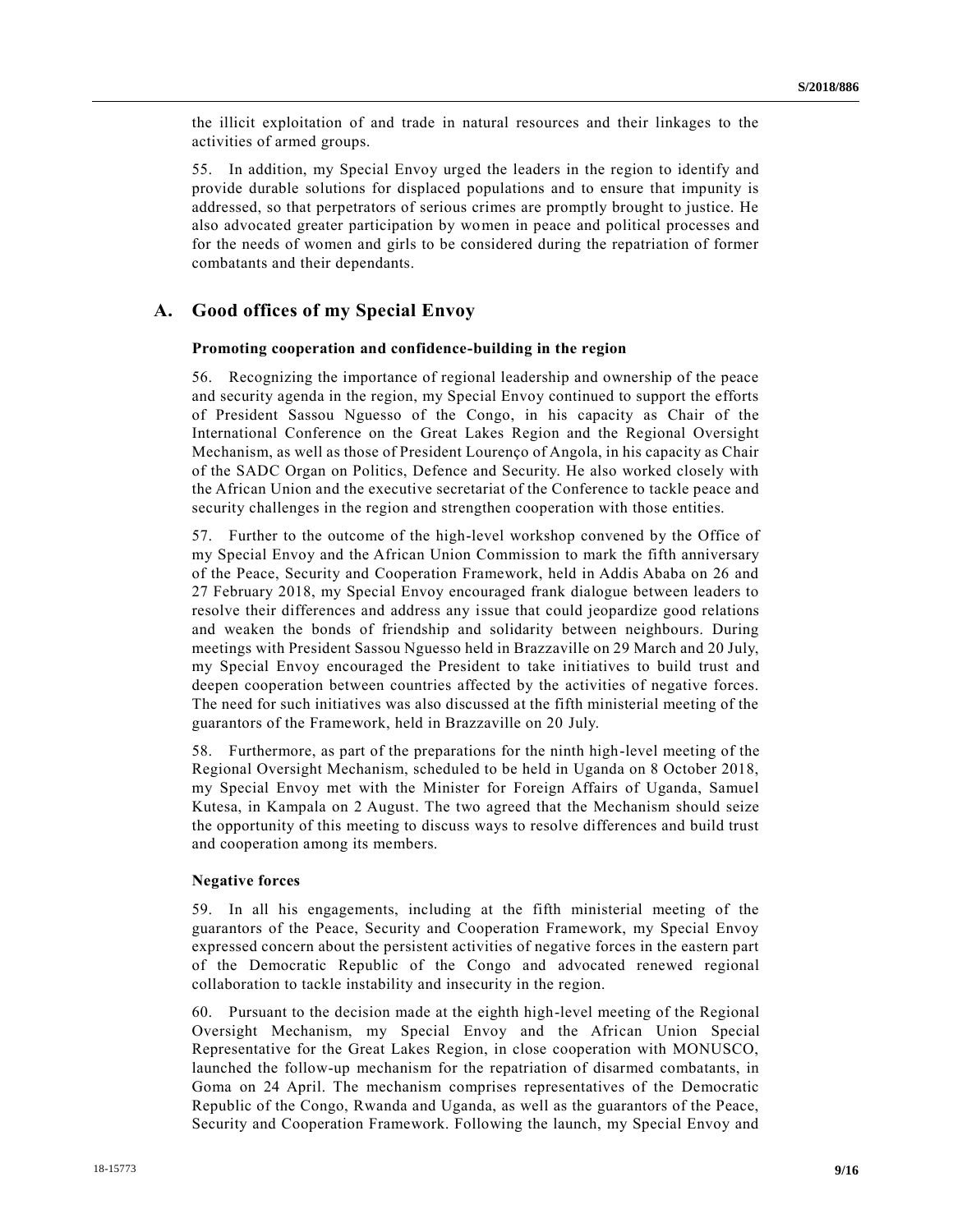his Office helped to organize the first assessment mission by the follow-up mechanism, which visited camps in the Democratic Republic of the Congo, hosting disarmed FDLR combatants and their dependants, as well as in Rwanda and Uganda, hosting disarmed former M23 combatants. During the second meeting of the mechanism, held in Nairobi on 25 June, participants adopted a road map to expedite the repatriation of former combatants. This helped to accelerate sensitization and repatriation efforts in July and August.

61. Efforts by the mechanism resulted in the repatriation of an initial group of 13 former M23 members from Uganda to the Democratic Republic of the Congo, and of 3 former FDLR combatants and 19 of their dependants from the Democratic Republic of the Congo to Rwanda, while outreach continues to encourage others to follow suit. Furthermore, the activities of the follow-up mechanism contributed to the strengthening of cooperation among the Democratic Republic of the Congo, Rwanda and Uganda with regard to the protracted issue of repatriation, which has long been a source of tension and suspicion among the three countries.

#### **Support for dialogue and political processes in the region**

#### *Democratic Republic of the Congo*

62. My Special Envoy visited Kinshasa from 3 to 7 June to engage, together with my Special Representative for the Democratic Republic of the Congo, senior government officials and opposition stakeholders, as well as representatives of the international community based in the capital. His consultations confirmed concerns shared by the opposition and some members of the international community regarding continuing restrictions on political freedoms and what the opposition denounced as lack of implementation of key confidence-building measures set out in the 31 December 2016 political agreement. My Special Envoy urged all stakeholders to help create an environment conducive to the holding of credible elections, in full compliance with the agreement. In his interactions with the Government and the President of the Independent National Electoral Commission, he highlighted the need to address the concerns of the opposition over voting modalities and advocated broad outreach by the Commission to build confidence in the electoral process.

63. My Special Envoy also held consultations with senior government officials in the region, as well as with senior representatives of the African Union, the International Conference on the Great Lakes Region and the European Union. In addition to his meetings with President Sassou Nguesso, discussed in paragraph 57 above, my Special Envoy met with President Lourenço of Angola on 9 March and with the President of Uganda, Yoweri Kaguta Museveni, on 30 April to seek their continued support for political and dialogue processes in the region. He had frequent contacts with senior officials of the African Union and met with the African Union Commissioner for Peace and Security, Smail Chergui, on 22 June to examine the situation in the Democratic Republic of the Congo and other issues of common interest.

#### *Burundi*

64. In order to improve the coordination of United Nations support for the political process in Burundi, my Special Envoy for the Great Lakes Region hosted an informal meeting with my Special Envoy for Burundi, Michel Kafando, and my Special Representative for Central Africa, François Fall. They agreed to continue to closely coordinate their efforts, in cooperation with the African Union, to support the inter-Burundian dialogue in order to preserve the gains of the Arusha Agreement.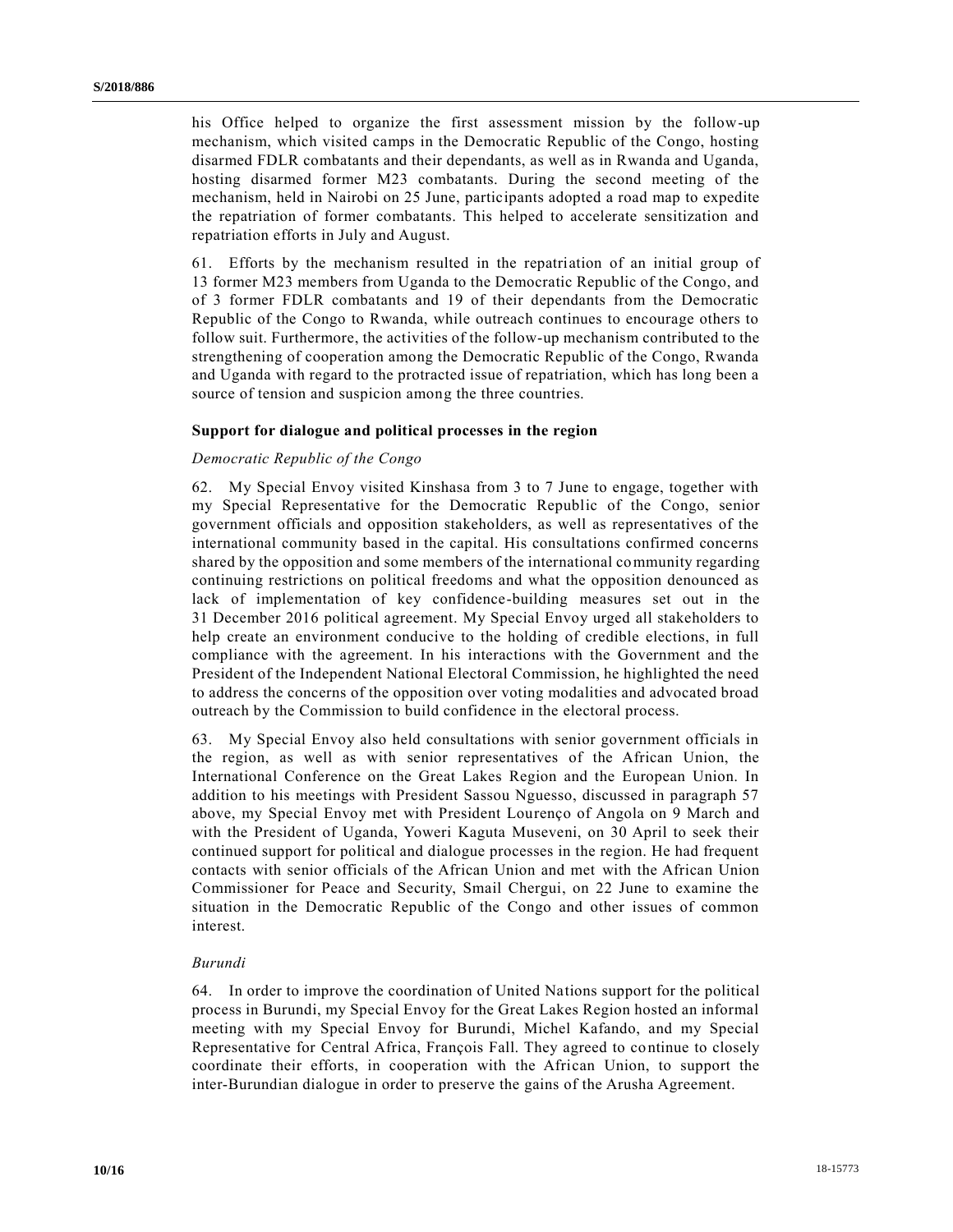#### **Advancing women and peace and security**

65. During the reporting period, my Special Envoy continued to promote the role of women in peace and political processes in the Great Lakes region.

66. At his initiative, following consultations with the Executive Secretary of the International Conference on the Great Lakes Region, the Advisory Board of the Women's Platform for the Peace, Security and Cooperation Framework and the United Nations Entity for Gender Equality and the Empowerment of Women (UN-Women), missions were deployed to countries affected by conflicts in the region. The objective of the missions was to highlight the concerns of women and promote their participation in decision-making as well as in peace and political processes in the region.

67. In that regard, on 3 and 4 July 2018 my Special Envoy participated in a joint African Union-United Nations visit to South Sudan led by my Deputy, Amina J. Mohammed, and the Special Envoy of the Chairperson of the African Union Commission on Women, Peace and Security, Bineta Diop. Furthermore, from 9 to 19 August the Office of my Special Envoy facilitated "solidarity missions" to Burundi, the Central African Republic and the Democratic Republic of the Congo. The delegations were led by women leaders representing the Women's Platform for the Peace, Security and Cooperation Framework, the Network of African Women in Conflict Prevention and Mediation (FemWise-Africa) and the Regional Women's Forum of the International Conference on the Great Lakes Region: Catherine Samba-Panza, former President of the Central African Republic; Speciosa Wandira-Kazibwe, former Vice-President of Uganda; Liberata Mulamula, former Executive Secretary of the International Conference on the Great Lakes Region; and Attiat Mustafa Abdelhalim Ahmed, Chair of the Regional Women's Forum.

68. In Burundi, the delegation met with President Nkurunziza, the First Lady, government officials, political parties, representatives of women's organizations of women, and other national and international stakeholders. Discussions were centred on the need for space for inclusive political dialogue and participation by women.

69. In the Central African Republic, the delegation met with the President, Faustin Archange Touadera, the Prime Minister, representatives of Parliament, the Constitutional Court, the Roman Catholic Church and the Islamic community, political parties, women's representatives and other national and international stakeholders. The mission welcomed the commitment by the President to promote greater participation by women in political and public life and in the African Unionled peace initiative in the country.

70. In the Democratic Republic of the Congo, the delegation met with the President of the National Assembly, the Deputy Prime Minister and Minister for the Interior and Security, the Minister of Gender, Family and Children's Affairs and the Minister of Justice, as well as representatives of the Independent National Electoral Commission, civil society and women's associations. The mission identified sociological, cultural, legal and financial barriers to women's participation in the ongoing political and electoral processes and called for legal reforms to address discriminatory measures against women and minorities.

71. The outcomes of the missions will be presented to the Heads of State and Government of the region at the ninth high-level meeting of the Regional Oversight Mechanism.

72. Furthermore, the Office of my Special Envoy facilitated the participation of the Regional Women's Forum of the International Conference on the Great Lakes Region in the field visits to the eastern part of the Democratic Republic of the Congo, Rwanda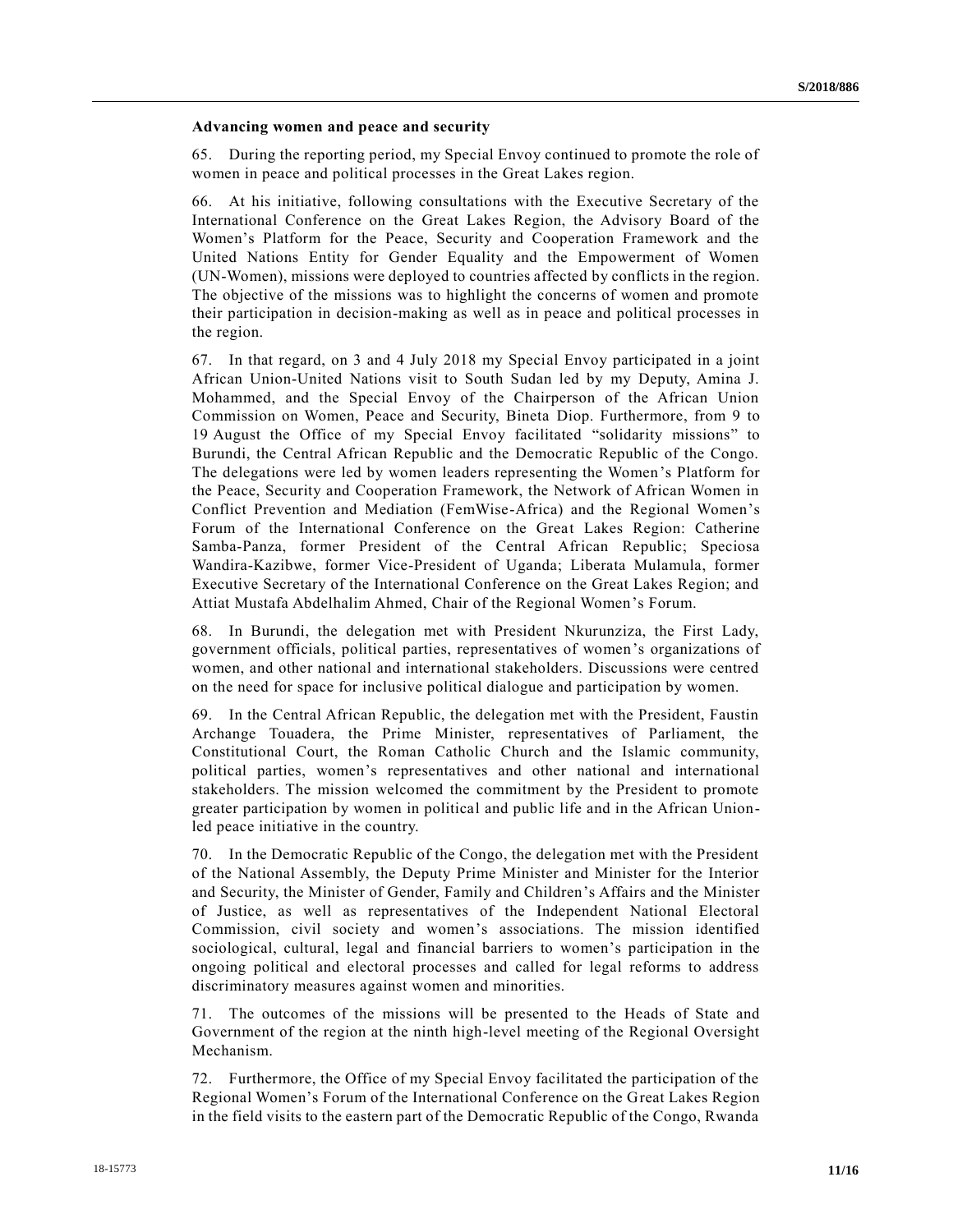and Uganda, conducted by the follow-up mechanism for the repatriation of former combatants, to ensure that the needs of women and girls are addressed in the sensitization and voluntary repatriation process.

#### **Displacement**

73. Further to the outcome of the eighth high-level meeting of the Regional Oversight Mechanism, and in preparation for a high-level meeting on displacement, to be organized jointly with the executive secretariat of the International Conference on the Great Lakes Region, my Special Envoy undertook a series of consultations with regional and international partners, which confirmed the urgency of addressing the issue of displacement. Building on those consultations, on 28 May my Special Envoy met with the United Nations High Commissioner for Refugees, Filippo Grandi, to discuss collaboration between his Office and UNHCR to promote durable solutions for persons displaced by conflict in the Great Lakes region. My Special Envoy relayed the view, shared by representatives of the Democratic Republic of the Congo and Rwanda, that the protracted presence of refugees in the region constituted a source of tension and mistrust between neighbours, and that stabilization efforts in other areas, including through the neutralization of negative forces, were unlikely to produce results unless the displacement situation was addressed.

74. Following the agreement, the Office of my Special Envoy continued to work with signatory countries, the International Conference on the Great Lakes Region, United Nations partners, the World Bank and civil society groups towards organizing the aforementioned high-level meeting on displacement.

#### **Judicial cooperation**

75. On 13 and 14 June, the Office of my Special Envoy, together with the International Conference on the Great Lakes Region and the United Nations Office on Drugs and Crime, organized the second meeting of the Great Lakes Judicial Cooperation Network, in Dar es-Salaam, United Republic of Tanzania. Senior public prosecutors from the region committed to advancing regional, cross-border cooperation and began to discuss specific cases of war crimes, crimes against humanity and crimes related to the illicit exploitation of and trade in natural resources.

#### **Management of natural resources**

76. My Special Envoy and his Office encouraged regional efforts to reduce the illicit exploitation of and trade in natural resources, particularly gold, which finance and incentivize the activities of illegal armed groups and criminal networks and contribute to mistrust and mutual accusations among the signatories to the Peace, Security and Cooperation Framework. On 17 April, my Special Envoy addressed the opening of the twelfth Forum on Responsible Mineral Supply Chains of the Organization for Economic Cooperation and Development and the International Conference on the Great Lakes Region, held in Paris. He called for joint actions by international partners and countries in the region to deprive negative forces of illicit revenues.

#### **Economic cooperation**

77. Following the first Private Sector Investment Conference for the Great Lakes Region, held in Kinshasa in February 2016, the Office of my Special Envoy continued planning for the second Conference, to be held in Rubavu, Rwanda, in 2019, in close collaboration with the Rwanda Development Board and the International Conference on the Great Lakes Region.

78. The Office of my Special Envoy and the International Conference on the Great Lakes Region also convened a meeting of the interim board of the Great Lakes Private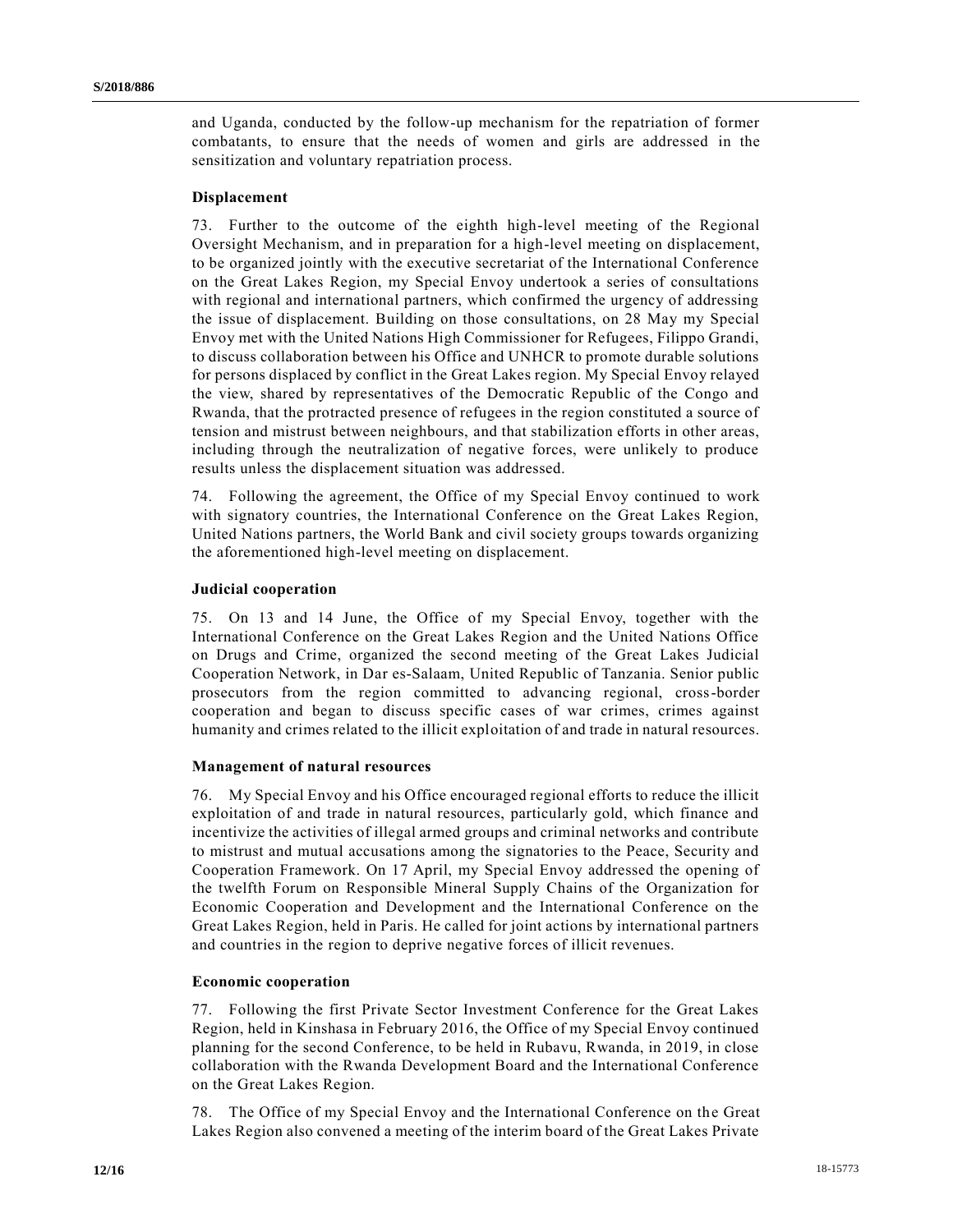Sector Forum in Nairobi on 21 and 22 June, with the participation of the heads of the chambers of commerce and investment promotion agencies of the five target countries in the region, as well as representatives of Kenya and the East African Community. The meeting approved the road map for organizing the second Private Sector Investment Conference for the Great Lakes Region, which includes convening a general assembly of the Forum later in 2018.

## **B. Oversight mechanisms of the Peace, Security and Cooperation Framework**

79. The Technical Support Committee of the Peace, Security and Cooperation Framework remained actively engaged in monitoring progress in the implementation of the decisions made at the eighth high-level meeting of the Regional Oversight Mechanism. Discussions at the 21st and 22nd meetings of the Committee, held in Nairobi on 26 and 27 June and 6 and 7 September, respectively, were centred on progress and challenges in the neutralization of negative forces, notably the strengthening of the Intervention Brigade of MONUSCO and the launch of the follow-up mechanism for the repatriation of disarmed combatants. The Committee also discussed developments in Burundi, the Central African Republic, the Democratic Republic of the Congo and South Sudan. It encouraged the continued engagement of the guarantors of the Framework in efforts to strengthen trust and cooperation between countries in the region. The meeting also resulted in recommendations related to other regional commitments, notably addressing displacement, enhancing judicial cooperation and natural resource management and advancing women, peace and security in the region.

80. Representatives of the guarantors of the Peace, Security and Cooperation Framework met at the ministerial level in Brazzaville on 20 July. The meeting was chaired by the Minister for Foreign Affairs of the Congo, Jean-Claude Gakosso, representing the Chair of both the International Conference on the Great Lakes Region and the Regional Oversight Mechanism. It was attended by the Minister for External Relations of Angola, Manuel Augusto, representing the Chair of the SADC Organ for Politics, Defence and Security, and by senior representatives of the United Nations and the African Union.

81. The meeting participants encouraged enhanced cooperation between the armed forces of the Democratic Republic of the Congo and the Intervention Brigade to maximize military pressure on negative forces; requested the Governments of the Democratic Republic of the Congo, Rwanda and Uganda to continue to cooperate in the context of the follow-up mechanism for the repatriation of disarmed combatants; and agreed that renewed effort was required to neutralize negative forces. They also underscored the need to strengthen dialogue and cooperation between the countries of the region, notably through regular exchanges at the leadership level.

## **C. Partnerships with regional organizations, Governments and other United Nations entities**

82. My Special Envoy continued his efforts to strengthen partnerships with regional organizations, bilateral partners and United Nations offices in the region.

#### **Regional organizations**

83. During the reporting period, my Special Envoy engaged regularly with the African Union, including with the Commissioner for Peace and Security and the Special Envoy for the Great Lakes Region, as well as with the Executive Secret ary of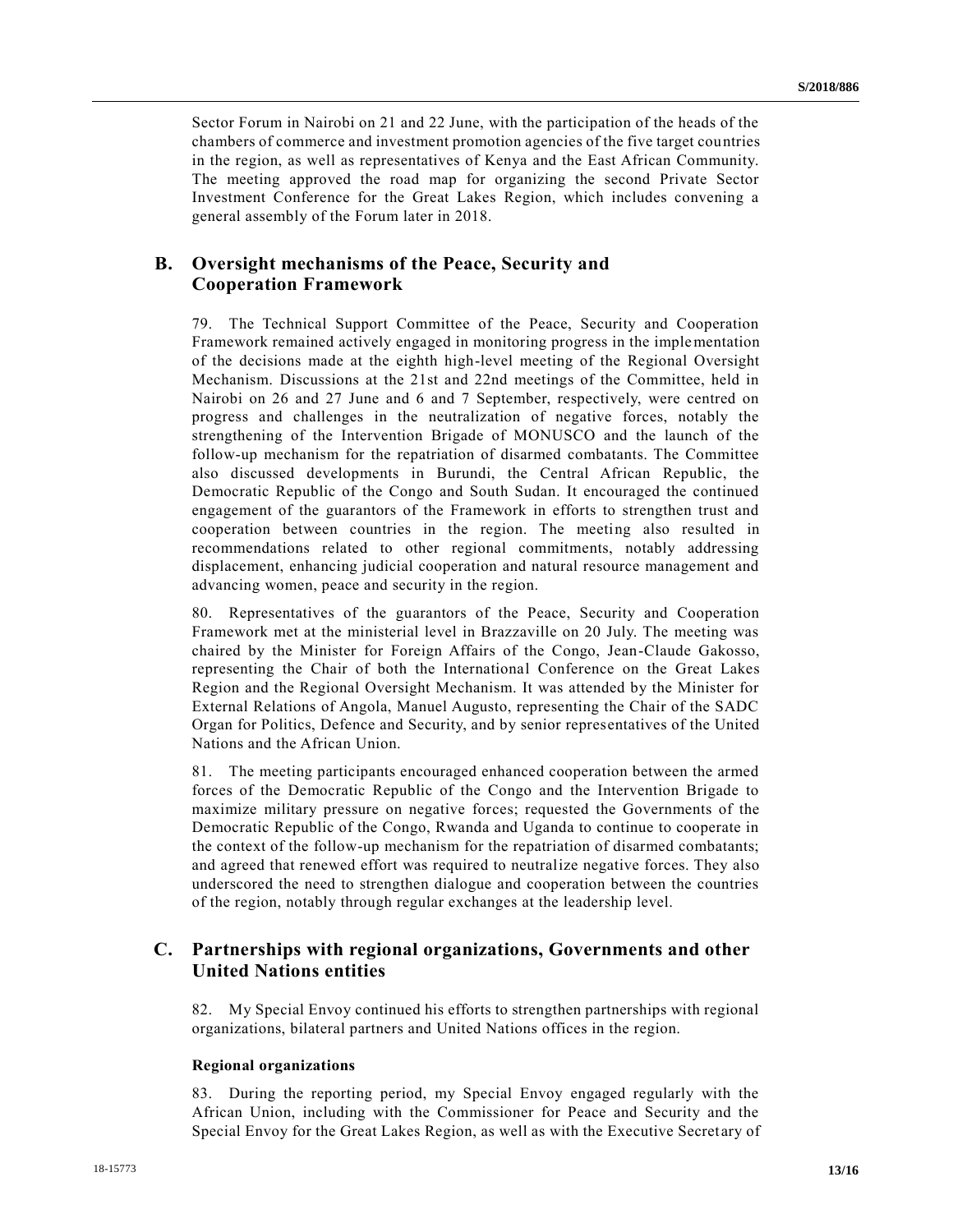the International Conference on the Great Lakes Region. Those efforts helped to align the views of the United Nations and the African Union on how best to tackle peace and security challenges in the region. Furthermore, they were instrumental in fostering greater coherence and synergy among regional and international partners in supporting the implementation of the Peace, Security and Cooperation Framework.

84. My Special Envoy also continued to strengthen the partnership between his Office and the executive secretariat of the International Conference on the Great Lakes Region. Close collaboration continued, notably with regard to judicial cooperation; women and peace and security; the repatriation of former combatants; economic integration; population displacement; and the Conference's Regional Initiative against the Illegal Exploitation of Natural Resources. The Political Director in the Office of my Special Envoy visited Bujumbura on 27 and 28 August to strengthen and coordinate joint actions between the two offices.

#### **International partners**

85. In addition to attending consultations organized by the International Contact Group and engaging regularly with other special envoys and special representatives for the Great Lakes region, on 7 May my Special Envoy convened a meeting in Nairobi that brought together representatives of Member States and organizations supporting the Trust Fund for the implementation of the Peace, Security and Cooperation Framework, namely, Belgium, the Netherlands, Norway, Switzerland, the United Kingdom of Great Britain and Northern Ireland and the European Union. They all reaffirmed their strong commitment to supporting the implementation of the Framework and the work of my Special Envoy.

86. Following previous discussions with representatives of the World Bank, which had included an agreement to enhance coordination and cooperation in the Great Lakes region, my Special Envoy met with the Country and Regional Director of the World Bank, Jean-Christophe Carret, in Kinshasa on 5 June. The two agreed to jointly convene a regional meeting to review cooperation between their offices.

#### **Cooperation with other United Nations entities**

87. My Special Envoy had regular contacts and held dedicated meetings with other senior United Nations officials in the region, notably my Special Envoy Michel Kafando and my Special Representative for Central Africa, François Fall, as indicated above.

88. On 1 July in Nairobi, my Special Envoy convened the fifth semi-annual political coordination meeting, bringing together the United Nations resident coordinators in the core countries of the Great Lakes region, namely, Burundi, the Democratic Republic of the Congo, Rwanda, Uganda and the United Republic of Tanzania, as well as representatives of MONUSCO, the Office of my Special Envoy Michel Kafando and the United Nations Regional Office for Central Africa (UNOCA). That initiative contributed to a shared assessment of progress and challenges in the region and led to an agreement to strengthen cooperation in support of harmonized political and programmatic engagements at the national and regional levels.

89. My Special Envoy, in collaboration with the Chair of the regional team of the United Nations Development Group, also continued to promote and guide United Nations efforts to operationalize the Great Lakes Regional Strategic Framework. In addition to leading resource mobilization efforts, my Special Envoy convened a session, on the margins of the political coordination meeting, to review the status of implementation of the Regional Strategic Framework.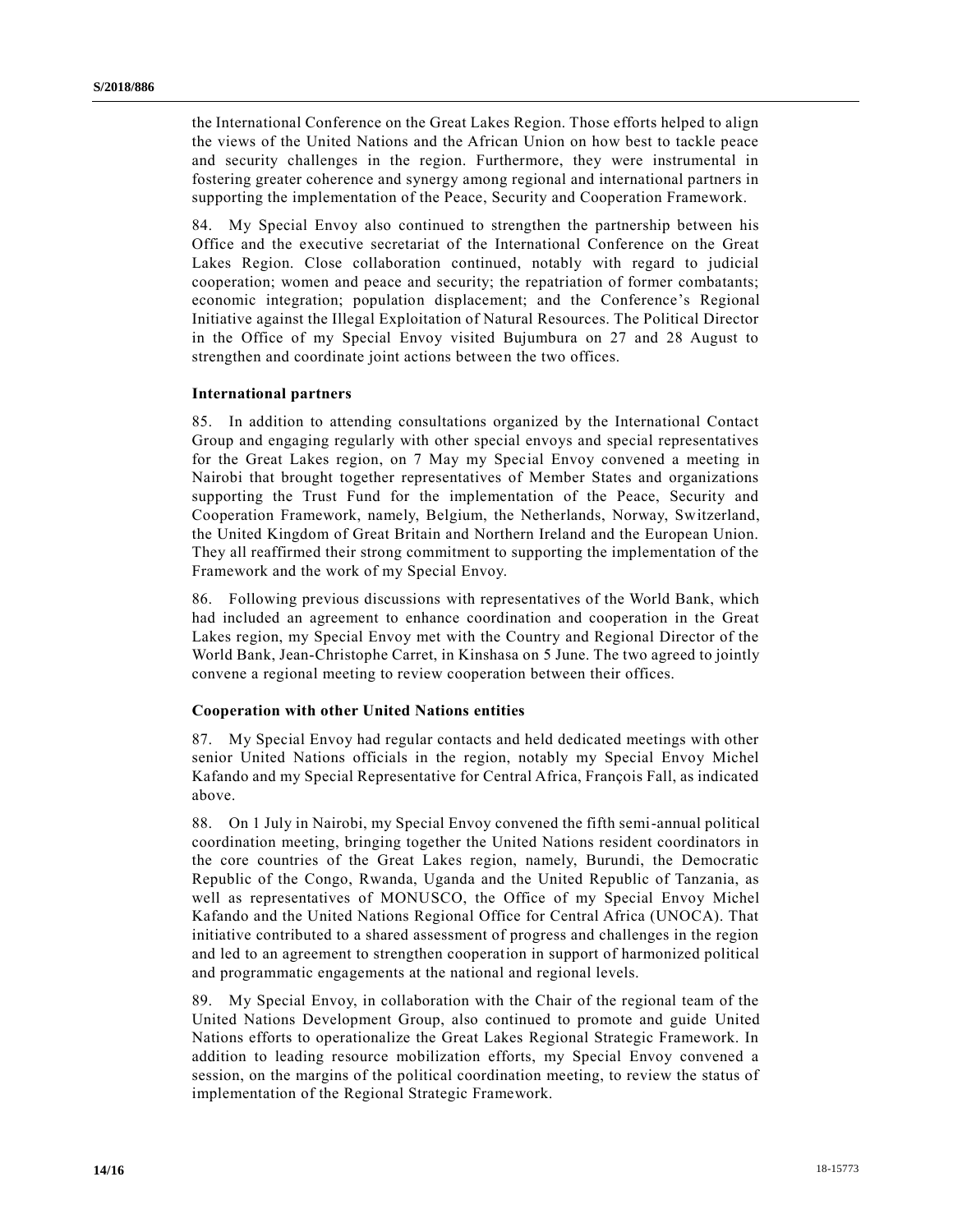90. On 26 and 27 April, the Office of my Special Envoy attended a meeting that brought together United Nations presences in Central Africa, convened by UNOCA in Libreville. My Special Envoy also attended the 46th ministerial meeting of the United Nations Standing Advisory Committee on Security Questions in Central Africa, held in Brazzaville on 1 June.

## **V. Observations and recommendations**

91. I note with concern that the Great Lakes region continues to face significant political and security challenges, despite encouraging political developments of late, as highlighted in the present report. Greater political will and cooperation among the signatories to the Peace, Security and Cooperation Framework are necessary to advance the implementation of the Framework. Notwithstanding the progress achieved since the Framework came into effect in February 2013, the root causes of instability have not been fully addressed and continue to plague the region. That situation slows socioeconomic progress and development, in addition to causing great suffering for populations across the region. I urge the leaders of the region to seize the opportunity of the ninth high-level meeting of the Regional Oversight Mechanism to make concrete decisions to strengthen cooperation between their respective Governments.

92. I am worried about the ongoing activities by armed groups that continue to fuel insecurity in the eastern part of the Democratic Republic of the Congo. On the basis of ongoing consultations between the United Nations and SADC, and in line with decisions made by the Regional Oversight Mechanism, the United Nations will pursue its efforts to enhance the effectiveness of the Intervention Brigade. I urge all countries signatories to the Peace, Security and Cooperation Framework to join forces to stop the activities of armed groups, pursuant to their commitments under the Framework and the Pact on Security, Stability and Development, and in conformity with the decision by the African Union to silence the guns by 2020.

93. I welcome the reactivation of the follow-up mechanism for the repatriation of disarmed combatants, which has created a positive dynamic of cooperation among the Democratic Republic of the Congo, Rwanda and Uganda. I encourage those countries, with support from the United Nations, the African Union and the other guarantors of the Peace, Security and Cooperation Framework, to continue in this spirit to finally resolve this long-standing issue.

94. I welcome the progress made in the preparations for elections in the Democratic Republic of the Congo. I note, however, that sources of tension, including disagreements between political actors and violations of human rights, have continued to limit broad and genuine political participation. I urge all stakeholders to work together to create conditions conducive to peaceful, credible and inclusive elections, notably through the full implementation of the 31 December 2016 political agreement.

95. In Burundi, the United Nations will continue to support the East African Community in its effort to advance the inter-Burundian dialogue and to make it more inclusive.

96. I welcome the commitment by the Governments in the region to strengthening cooperation in judicial matters. I encourage them to make the Great Lakes Judicial Cooperation Network operational and to use it to fight impunity, promote justice and build trust among leaders and ordinary people in the region.

97. I remain deeply troubled by the humanitarian situation in the region. I encourage the Office of my Special Envoy and the executive secretariat of the International